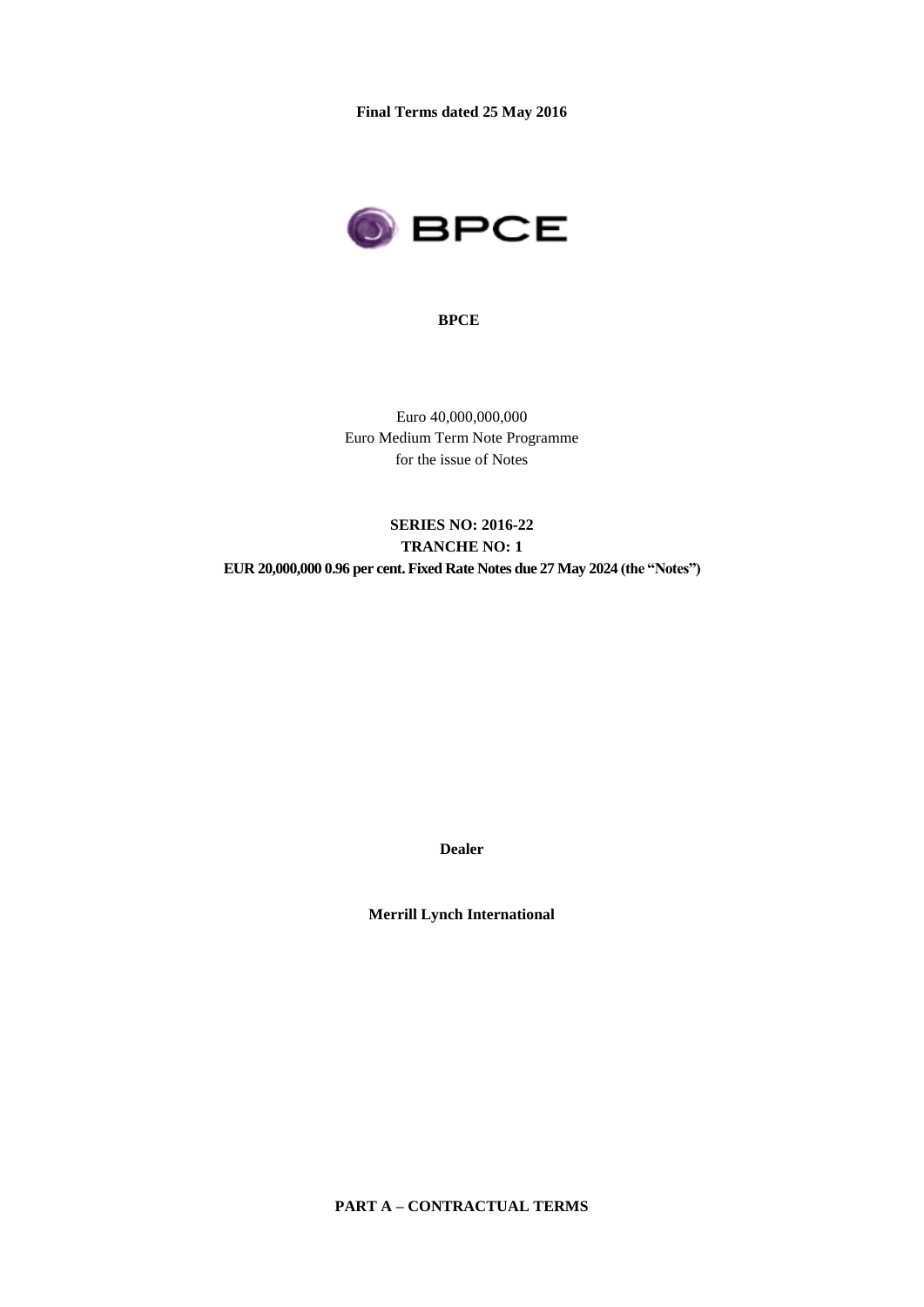Terms used herein shall be deemed to be defined as such for the purposes of the Conditions (the "**Conditions**") set forth in the Base Prospectus dated 18 November 2015 which received visa n°15-588 from the *Autorité des marchés financiers* (the "**AMF**") on 18 November 2015 and the Base Prospectus Supplements dated 29 February 2016, 5 April 2016 and 19 May 2016 which received visa n° 16-062 on 29 February 2016, n° 16-118 on 5 April 2016 and n° 16-186 on 19 May 2016 (the "**Supplements**") which together constitute a base prospectus for the purposes of the Prospectus Directive (Directive 2003/71/EC), as amended (the "**Prospectus Directive**").

This document constitutes the Final Terms of the Notes described herein for the purposes of Article 5.4 of the Prospectus Directive and must be read in conjunction with such Base Prospectus as so supplemented. Full information on the Issuer and the offer of the Notes is only available on the basis of the combination of these Final Terms and the Base Prospectus as so supplemented. The Base Prospectus and the Base Prospectus Supplements are available for viewing at the office of the Fiscal Agent or each of the Paying Agents and on the website of the AMF (www.amf-france.org) and copies may be obtained from BPCE, 50 avenue Pierre Mendès-France, 75013 Paris, France.

| 1. | Issuer:                          |                                                                          | <b>BPCE</b>                                                                                                                                                  |
|----|----------------------------------|--------------------------------------------------------------------------|--------------------------------------------------------------------------------------------------------------------------------------------------------------|
| 2. | (i)                              | Series Number:                                                           | 2016-22                                                                                                                                                      |
|    | (ii)                             | Tranche Number:                                                          | $\mathbf{1}$                                                                                                                                                 |
| 3. |                                  | Specified Currency or Currencies:                                        | EURO (« $EUR$ »)                                                                                                                                             |
| 4. | <b>Aggregate Nominal Amount:</b> |                                                                          |                                                                                                                                                              |
|    | (i)                              | Series:                                                                  | EUR 20,000,000                                                                                                                                               |
|    | (ii)                             | Tranche:                                                                 | EUR 20,000,000                                                                                                                                               |
| 5. | <b>Issue Price:</b>              |                                                                          | 100 per cent. of the Aggregate Nominal Amount                                                                                                                |
| 6. |                                  | Specified Denomination(s):                                               | EUR 100,000                                                                                                                                                  |
| 7. | (i)                              | <b>Issue Date:</b>                                                       | 27 May 2016                                                                                                                                                  |
|    | (ii)                             | Interest Commencement Date:                                              | <b>Issue Date</b>                                                                                                                                            |
| 8. |                                  | Interest Basis:                                                          | 0.96 per cent. Fixed Rate<br>(further particulars specified below)                                                                                           |
| 9. | <b>Maturity Date:</b>            |                                                                          | 27 May 2024                                                                                                                                                  |
|    | 10. Redemption Basis:            |                                                                          | Subject to any purchase and cancellation or early<br>redemption, the Notes will be redeemed on the Maturity<br>Date at 100 per cent. of their nominal amount |
|    | 11. Change of Interest Basis:    |                                                                          | Not Applicable                                                                                                                                               |
|    |                                  | 12. Put/Call Options:                                                    | Not Applicable                                                                                                                                               |
|    |                                  | 13. (i) Status of the Notes:                                             | <b>Senior Notes</b>                                                                                                                                          |
|    | (ii)                             | Dates of the corporate authorisations<br>for issuance of Notes obtained: | Decision of the <i>Directoire</i> of the Issuer dated 25 April<br>2016 and decision of Jean-Philippe Berthaut, Head of<br>Group Funding dated 18 May 2016    |

#### **PROVISIONS RELATING TO INTEREST (IF ANY) PAYABLE**

| 14. Fixed Rate Note Provisions | Applicable |
|--------------------------------|------------|
|--------------------------------|------------|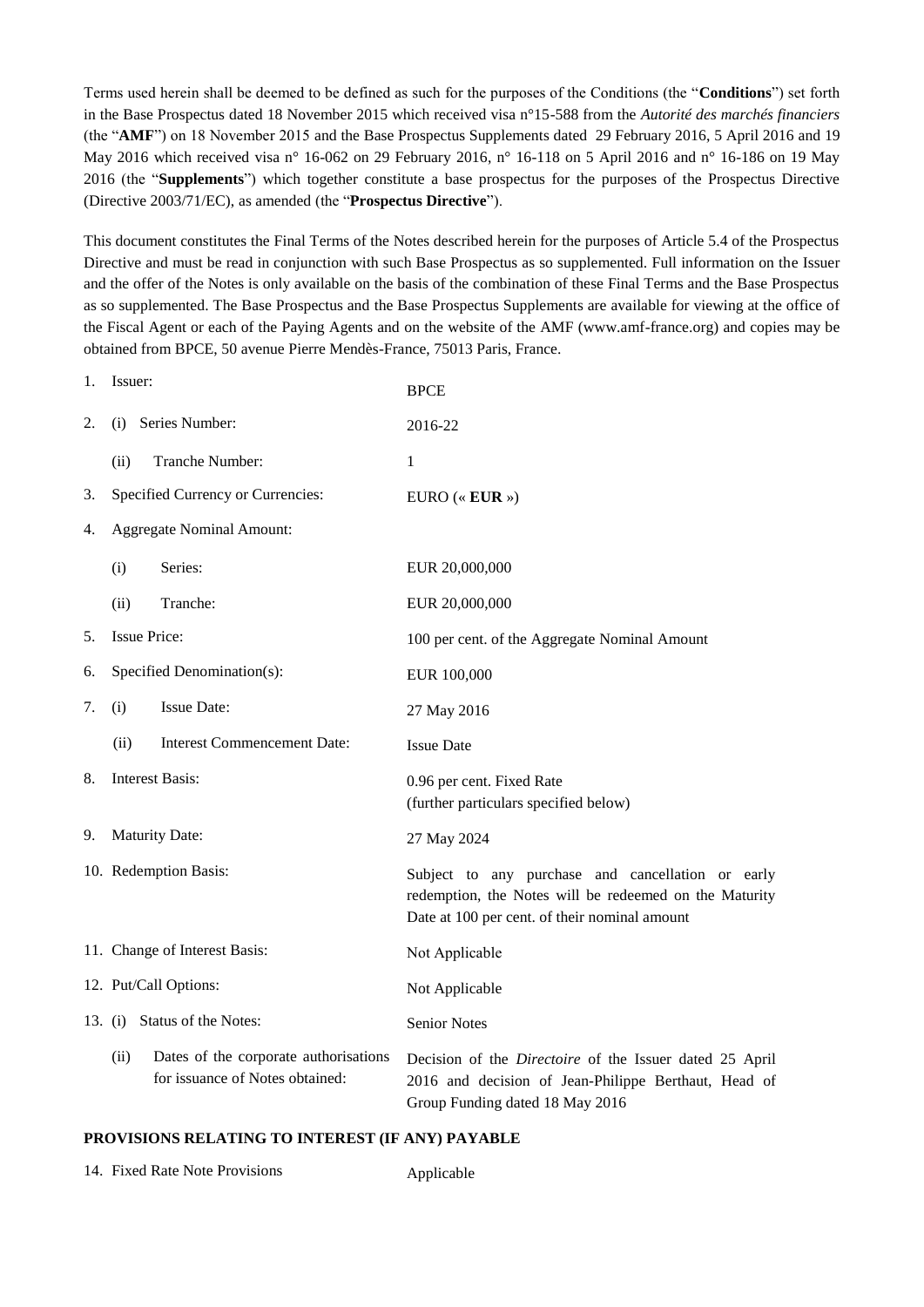| (i)   | Rate of Interest:                             | 0.96 per cent. per annum payable in arrear on each Interest<br><b>Payment Date</b> |
|-------|-----------------------------------------------|------------------------------------------------------------------------------------|
| (ii)  | Resettable:                                   | Not Applicable                                                                     |
| (iii) | Interest Payment Date(s):                     | 27 May in each year commencing on 27 May 2017                                      |
| (iv)  | <b>Fixed Coupon Amount:</b>                   | EUR 960 per Note of EUR 100,000 Specified<br>Denomination                          |
| (v)   | Broken Amount(s):                             | Not Applicable                                                                     |
| (vi)  | Day Count Fraction:                           | Actual/Actual (ICMA)                                                               |
|       | (vii) Determination Dates:                    | 27 May in each year                                                                |
|       | (viii) Payments on Non-Business Days          | As per Conditions                                                                  |
|       | 15. Floating Rate Note Provisions             | Not Applicable                                                                     |
|       | 16. Zero Coupon Note Provisions               | Not Applicable                                                                     |
|       | 17. Inflation Linked Interest Note Provisions | Not Applicable                                                                     |

## **PROVISIONS RELATING TO REDEMPTION**

|                                          | 18. Call Option                                                                                                                                                                                                                                                                                                                                                  | Not Applicable                                                |
|------------------------------------------|------------------------------------------------------------------------------------------------------------------------------------------------------------------------------------------------------------------------------------------------------------------------------------------------------------------------------------------------------------------|---------------------------------------------------------------|
|                                          | 19. Put Option                                                                                                                                                                                                                                                                                                                                                   | Not Applicable                                                |
| 20. Final Redemption Amount of each Note |                                                                                                                                                                                                                                                                                                                                                                  | EUR 100,000 per Note of EUR 100,000 Specified<br>Denomination |
|                                          | Inflation Linked Notes - Provisions relating<br>to the Final Redemption Amount:<br>21. Early Redemption Amount                                                                                                                                                                                                                                                   | Not Applicable                                                |
| (i)                                      | Early Redemption Amount(s) of each<br>Note payable on redemption upon the<br>occurrence of a Capital Event in the<br>Subordinated<br>of<br><b>Notes</b><br>case<br>(Condition $6(g)$ ), for taxation reasons<br>(Condition)<br>for<br>$6(h)$ ),<br>illegality<br>(Condition $6(k)$ ) or on event of default<br>in the case of the Senior Notes<br>(Condition 9): | EUR 100,000 per Note of EUR 100,000 Specified<br>Denomination |
| (ii)                                     | Redemption for taxation reasons<br>permitted on days others than Interest<br>Payment Dates (Condition 6(h)):                                                                                                                                                                                                                                                     | Yes                                                           |
| (iii)                                    | Unmatured Coupons to become void<br>upon early redemption (Materialised<br>Bearer Notes only) (Condition 7(f)):                                                                                                                                                                                                                                                  | Not Applicable                                                |

## **GENERAL PROVISIONS APPLICABLE TO THE NOTES**

| 22. Form of Notes: |  |  |
|--------------------|--|--|
|--------------------|--|--|

Dematerialised Notes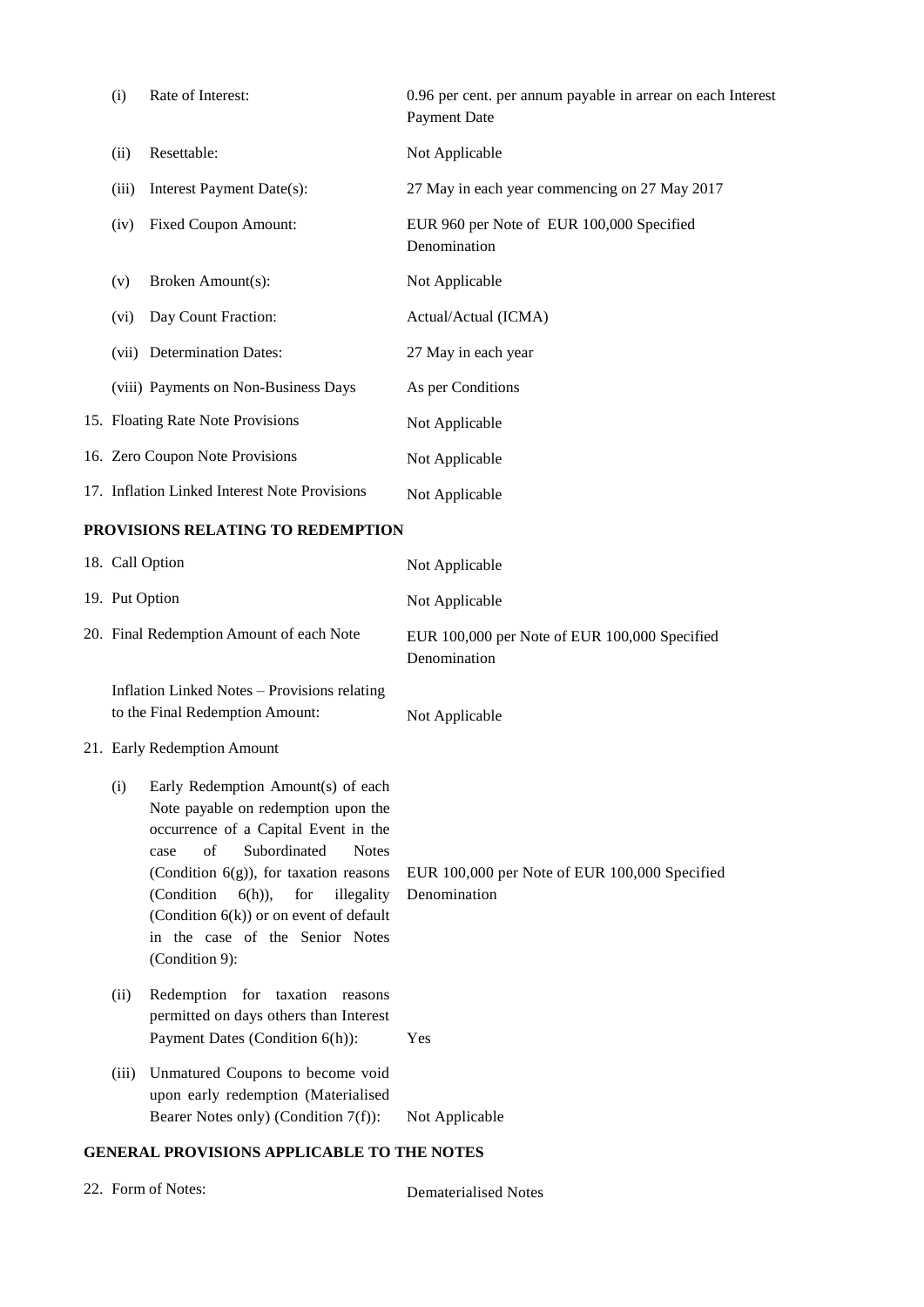| (i)                                                                                                                  | Form of Dematerialised Notes:                                                                                               | Bearer form (au porteur)                                                                                                                                                                                                             |
|----------------------------------------------------------------------------------------------------------------------|-----------------------------------------------------------------------------------------------------------------------------|--------------------------------------------------------------------------------------------------------------------------------------------------------------------------------------------------------------------------------------|
| (ii)                                                                                                                 | Registration Agent:                                                                                                         | Not Applicable                                                                                                                                                                                                                       |
| (iii)                                                                                                                | Temporary Global Certificate:                                                                                               | Not Applicable                                                                                                                                                                                                                       |
| (iv)                                                                                                                 | Applicable TEFRA exemption:                                                                                                 | Not Applicable                                                                                                                                                                                                                       |
|                                                                                                                      | 23. Financial Centre(s):                                                                                                    | Target                                                                                                                                                                                                                               |
|                                                                                                                      | 24. Talons for future Coupons or Receipts to be<br>attached to Definitive Notes (and dates on<br>which such Talons mature): | Not Applicable                                                                                                                                                                                                                       |
| 25. Details relating to Instalment Notes: amount<br>of each instalment, date on which each<br>payment is to be made: |                                                                                                                             | Not Applicable                                                                                                                                                                                                                       |
|                                                                                                                      | 26. Redenomination provisions:                                                                                              | Not Applicable                                                                                                                                                                                                                       |
|                                                                                                                      | 27. Purchase in accordance with Article L.213-1<br>A and D.213-1 A of the French Code<br>monétaire et financier:            | Applicable                                                                                                                                                                                                                           |
|                                                                                                                      | 28. Consolidation provisions:                                                                                               | Not Applicable                                                                                                                                                                                                                       |
| 29. Masse:                                                                                                           |                                                                                                                             | Contractual Masse shall apply                                                                                                                                                                                                        |
|                                                                                                                      |                                                                                                                             | Name and address of the Representative:<br>MCM AVOCAT, Selarl d'avocats interbarreaux inscrite au<br>Barreau de Paris<br>10, rue de Sèze<br>75009 Paris<br>France<br>Represented by Maître Antoine Lachenaud, Co-gérant -<br>associé |
|                                                                                                                      |                                                                                                                             | Name and address of the alternate Representative:<br>Maître Philippe Maisonneuve<br>Avocat<br>10, rue de Sèze<br>75009 Paris<br>France                                                                                               |
|                                                                                                                      |                                                                                                                             | The Representative will receive a remuneration of Euro<br>2,000 (excluding VAT) per year.                                                                                                                                            |

## **RESPONSIBILITY**

The Issuer accepts responsibility for the information contained in these Final Terms.

Signed on behalf of BPCE

Duly represented by: Roland Charbonnel, Director Group Funding & Investor Relations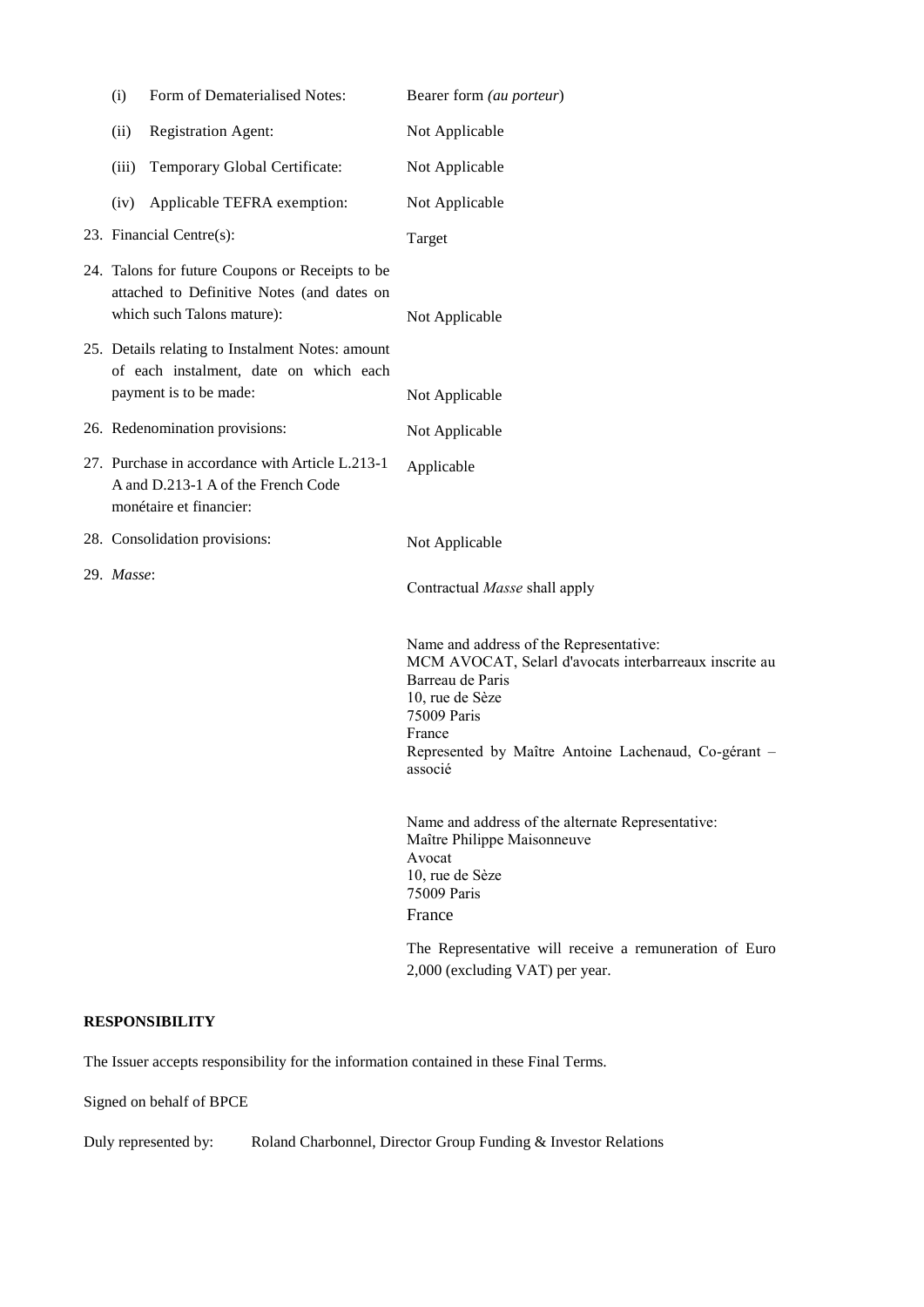#### **PART B – OTHER INFORMATION**

## **1. LISTING AND ADMISSION TO TRADING**

| (i) Listing and Admission to trading:   | Application has been made by the Issuer (or on its behalf) for<br>the Notes to be listed and admitted to trading on Euronext Paris<br>with effect from the Issue Date. |
|-----------------------------------------|------------------------------------------------------------------------------------------------------------------------------------------------------------------------|
| (ii) Estimate of total expenses related |                                                                                                                                                                        |
| to admission to trading:                | EUR 4,450                                                                                                                                                              |

## **2. RATINGS**

Ratings: Not Applicable

#### **3. INTERESTS OF NATURAL AND LEGAL PERSONS INVOLVED IN THE ISSUE**

"Save as discussed in "Subscription and Sale", so far as the Issuer is aware, no person involved in the offer of the Notes has an interest material to the offer."

#### **4. YIELD**

Indication of yield: 0.96 per cent.

The yield is calculated at the Issue Date on the basis of the Issue Price. It is not an indication of future yield.

#### **5. OPERATIONAL INFORMATION**

| ISIN:                                                                                                                                            | FR0013176260             |
|--------------------------------------------------------------------------------------------------------------------------------------------------|--------------------------|
| Common Code:                                                                                                                                     | 142035499                |
| Depositaries:                                                                                                                                    |                          |
| (i)<br>Euroclear France to act as<br>Central Depositary:                                                                                         | Yes                      |
| Common Depositary for<br>(ii)<br>Euroclear and Clearstream                                                                                       |                          |
| Luxembourg:                                                                                                                                      | No                       |
| Any clearing system(s) other than Not Applicable<br>Euroclear and Clearstream, Luxembourg<br>the relevant identification<br>and<br>$number(s)$ : |                          |
| Delivery:                                                                                                                                        | Delivery against payment |
| Names and addresses of additional                                                                                                                |                          |
| Paying Agent(s) (if any):                                                                                                                        | Not applicable           |